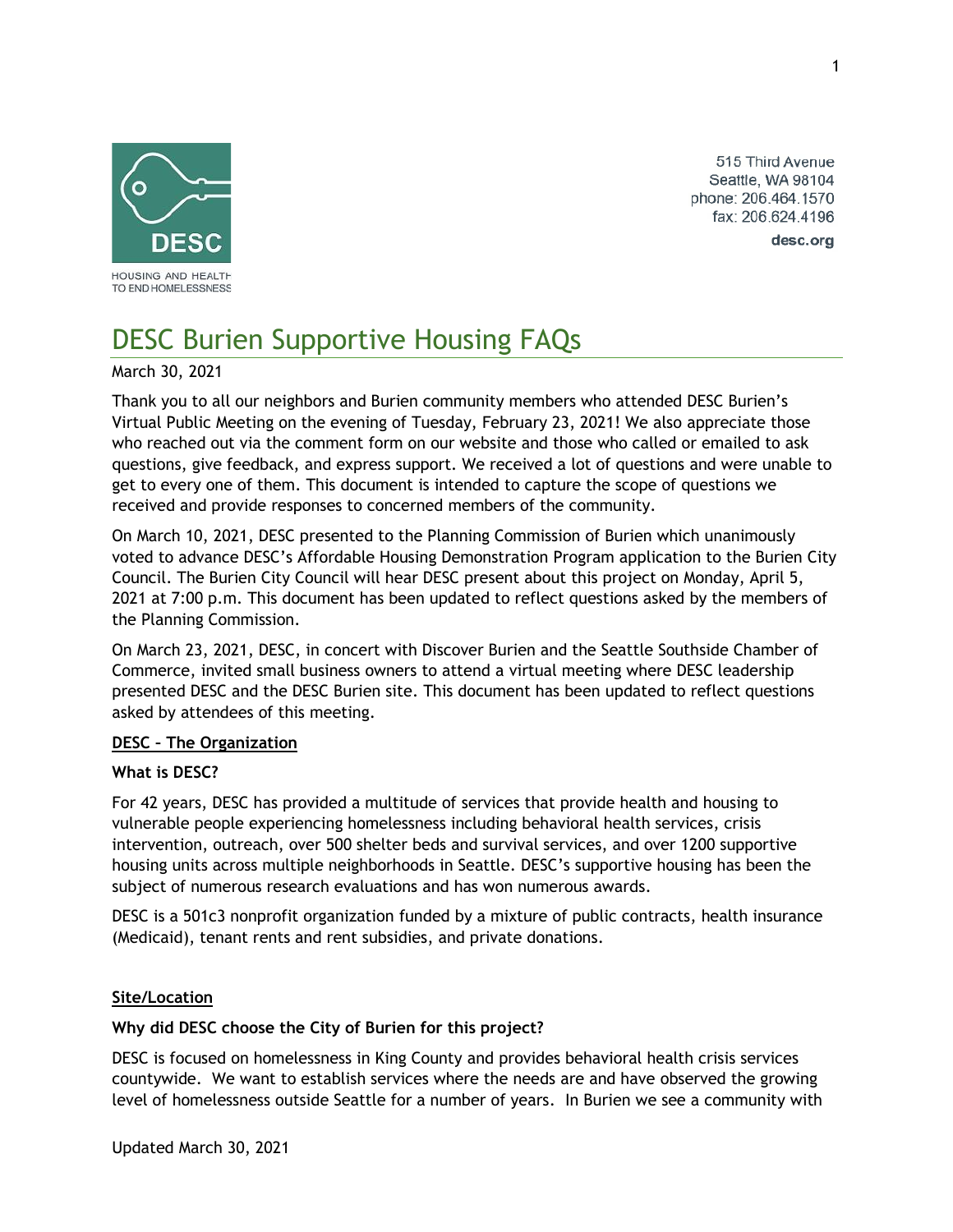unmet needs among the population group DESC serves, and a community with a stated intent to address affordable housing needs. We seek sites that are appropriate to our program and building needs. This means looking for properties in places where people live and where zoning supports the sort of multi-unit properties we create. The site at 801 SW 150<sup>th</sup> St is suited to our tenants as it is near a transit hub and features easy access to groceries and other amenities. DESC entered into a purchase and sale agreement in the summer of 2020 and intends to close on the property in August of 2021.

Furthermore, with the City of Burien's Affordable Housing Demonstration Program (which DESC applied for in Fall of 2020), we know we are joining a community of shared values, one that supports equity and housing.

## **Construction and Design**

## **What is the proposed design of the DESC Burien supportive housing project?**

DESC Burien will feature 95 studio units for single adults with a service space dedicated to tenant supports on the first floor. Amenities include a commercial kitchen, a medical office, a streetfacing front desk with 24/7 staffing, offices for case managers, and an alley-facing exterior courtyard that may only be accessed by tenants. We plan to provide three onsite parking spaces for DESC use. Our tenants do not typically own vehicles, thus we do not expect to need more parking for this purpose. This building will include solar panels and electronic utility monitoring systems which allow maintenance staff to intervene in real-time if a leak occurs in the building or water is running excessively. We also have a landscaping plan that will add trees and green space to the areas along SW 150<sup>th</sup> St and  $8<sup>th</sup>$  Ave

We intend to the fund the building through Low Income Housing Tax Credits, county, and state funding. DESC Burien will begin construction in early 2022 and welcome its first tenants in spring of 2023.

## **Demographics/Population/Residents**

## **How will DESC Burien recruit and select applicants?**

DESC intends to work with local organizations to target and outreach individuals already experiencing homelessness in Burien. These individuals will apply for DESC Burien units through the County's Coordinated Entry for All program. DESC Burien will house single adults experiencing chronic homelessness, which means people homeless for one year or longer and living with a disability. Tenants will have incomes less than 30% of the area median income. At least 25 units will be reserved for veterans experiencing chronic homelessness. Since supportive housing is a specialized resource with built-in robust supports, DESC selects applicants who need this type of housing to be successful.

King County has affirmed that new supportive housing programs should be established to meet the needs of people already in a given community.

# **Property/Service Management/Operations**

**What is permanent supportive housing?**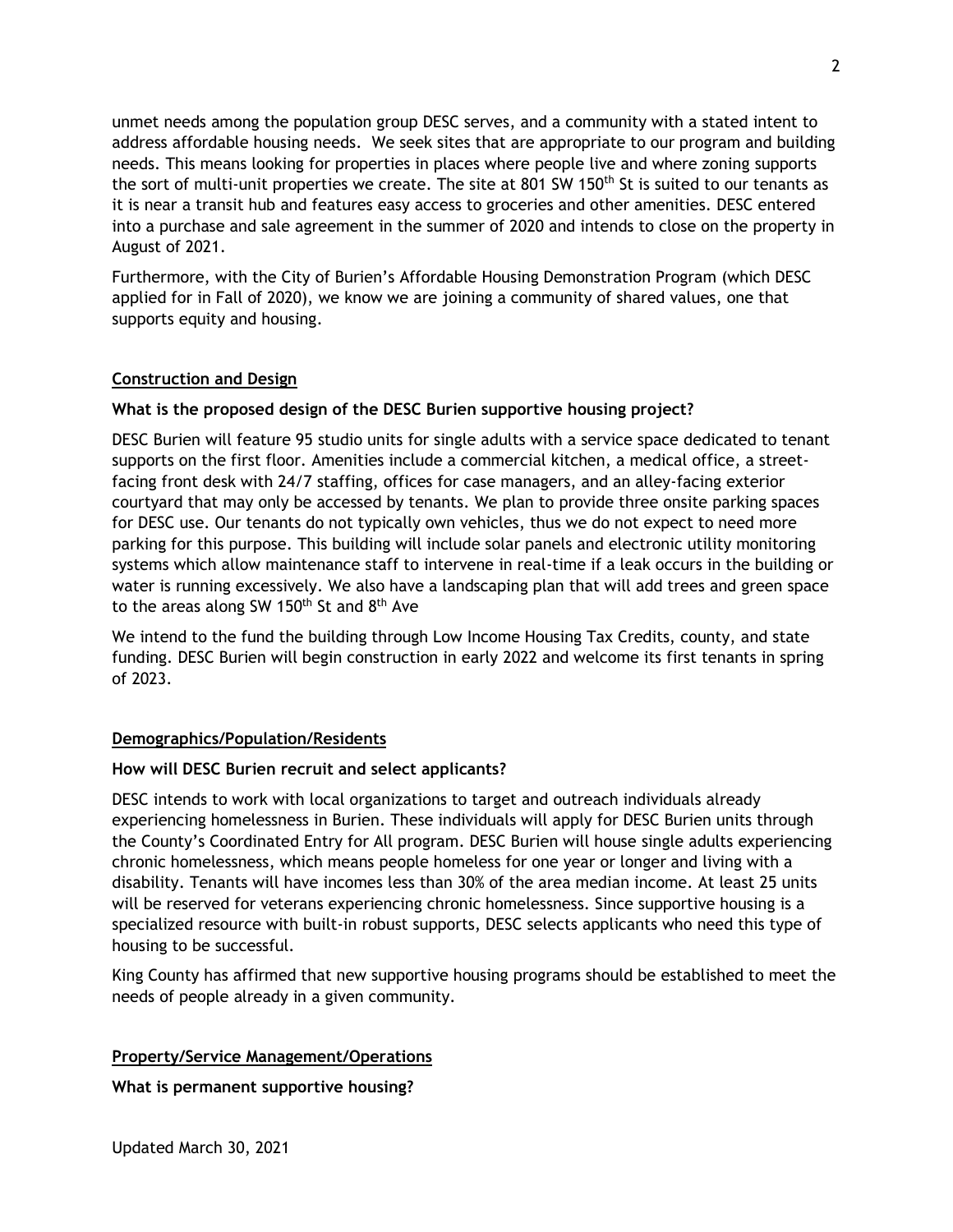Permanent supportive housing is a model that brings support services to tenants help them live successfully in their apartments. Each tenant signs a lease – their housing is permanent, and they may stay as long as they wish, provided they abide by the terms of the lease. Tenants pay 30% of their income as rent. DESC's operating costs are supported by these tenant rents and other sources likely including a rent subsidy supplied by King County Housing Authority vouchers. DESC Burien tenants will have the typical rights and responsibilities of traditional housing with the added support of onsite case management, onsite property management, and 24/7 staffing.

Onsite case managers assist tenants to connect with behavioral health providers, attend medical appointments, keep units clean and in good condition, obtain metro passes, pay rent on time, and manage their medication. Other provided support includes some meals as well as onsite activities, therapeutic groups, and crisis management services.

## **What will staffing be like at DESC Burien?**

DESC Burien will have an onsite manager, five housing case managers, and ten residential counselors who will staff the front desk and milieu spaces over three shifts. Staff presence is highest during daytime hours, but evening, overnight, and weekend times will have, at minimum, two staff members onsite.

All DESC staff receive training across a variety of topics including effective engagement skills with clients and crisis intervention. This training teaches staff how to identify a person in crisis as well as a range of de-escalation skills, to prevent situations from becoming more acute and avoid the unnecessary reliance on external sources such as police services. One of the most helpful elements of de-escalation is an existing trusting relationship with a tenant. Everything staff do is for the purpose of furthering trusting engagement with clients.

# **Quality of Living/Effects on the Neighborhood/Neighborhood Responsibility**

## **Will neighbors see an increase in drug activity in the community?**

Some DESC clients struggle with substance use issues. We work with people connect to supports or treatment at their own pace. We don't tolerate drug dealing in our properties and we have a code of conduct for our tenants that prohibits drug-related and other problematic behaviors in the surrounding community. The DESC Burien building will have sharps disposal bins in multiple common areas such as the client restrooms, laundry rooms, and trash rooms. Housing case managers will work closely with tenants to ensure they have the resources needed to dispose of any sharps safely and appropriately.

## **Will DESC Burien's presence in the neighborhood increase emergency response calls?**

DESC's tenants live with complex conditions that sometimes result in personal crises, especially medical emergencies. We attempt to minimize these events by being attentive that what is going on with our tenants and bringing services to them. Given the disability profiles of our tenants, it's true that 911 calls are more likely in our building than an average apartment building. Examples of what might happen include a DESC tenant calling 911 to report an issue that either isn't real or isn't an emergency. Partnerships with police and fire allow us to ensure we keep these calls down. Studies on DESC and other supportive housing programs have shown that crisis events and 911 calls decrease once people go into supportive housing compared to when those people were on the streets, so the overall burden on crisis response systems in Burien will go down.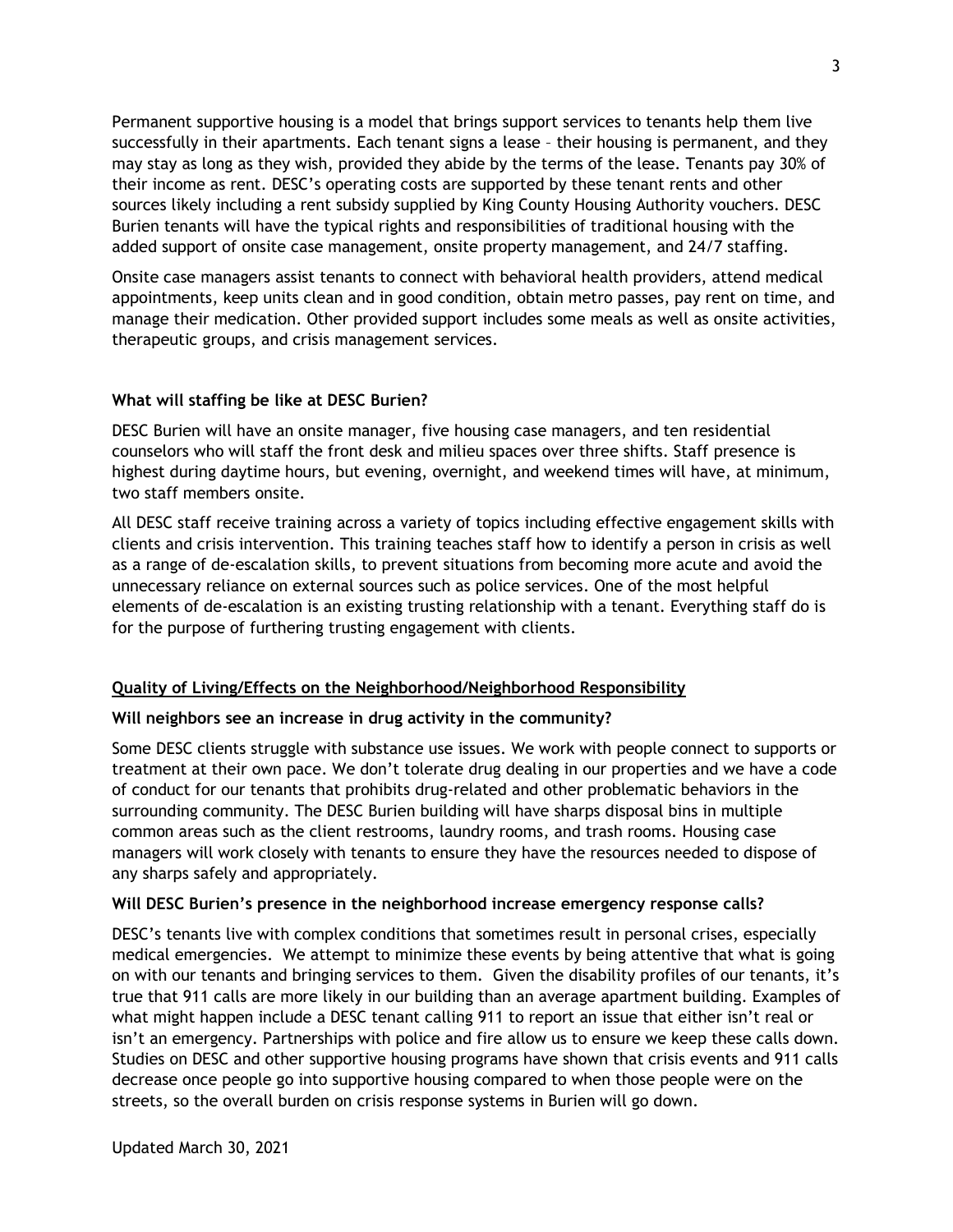## **What is DESC Burien's plan for tenants behaving inappropriately in the neighborhood, including interfering with or loitering around local businesses?**

When tenants move in, they sign an addendum to the lease called the Good Neighbor policy. This policy prohibits problematic behaviors such as a loitering around local businesses. Should a business suspect that an individual exhibiting concerning behavior lives at the DESC Burien building, they may call the front desk at any time day or night for a response. DESC's stance is to check on the situation as quickly as possible, and to reinforce expectations if the person is a DESC tenant. In the event the person does not reside in the DESC Burien building, we would do our best to help resolve the matter.

# **What is DESC's process for integrating neighborhood feedback into their plans?**

DESC welcomes feedback from neighbors and wants to understand any questions and concerns, including what additional needs the neighborhood has. Recommendations about building design features may be possible to consider, and ideas about the most productive communication channels for DESC's staff once the building is operational are most welcome. If there is a neighborhood need that might be addressed in DESC's building, we would like to hear it and see if we can help. An example that comes to mind is neighborhood meeting spaces for community groups, which may be something DESC's building design could accommodate.

## **Will property crimes increase as a result of your tenants or visitors of your tenants?**

We have no experience showing that DESC's tenants or their visitors engage in crimes that affect the neighbors of our buildings, including businesses, residents, and children. As noted above, we have systems in place to address any inappropriate behaviors by DESC tenants in the neighborhood. Research has shown repeatedly that when people experiencing homelessness gain the stability of a home, incidents of arrests and incarceration decline significantly and steadily. For any tenants going through periods of struggle, DESC staff are in a position to much more closely monitor behaviors and intervene as needed than if the same person were living homeless in the area.

## **How will DESC help integrate tenants into the surrounding neighborhood?**

DESC's tenants will all be permanent residents of the community. Many of them will eagerly avail themselves of the range of groups and activities in the neighborhood, while others will more likely keep to themselves. DESC is excited to help facilitate connection between tenants of our building and other neighbors by establishing low-key social events for people to meet one another, via neighborhood cleanup projects, and other similar activities.

## **Can we expect more people experiencing homelessness to be living in cars or motorhomes near the building?**

The DESC building will not have services for people other than those who live in the building, so there would be no advantage to parking a vehicle near the building.

# **Questions Received From the Burien City Council**

**During the public meeting, DESC said they would prioritize Burien residents that need the assistance. Is this written somewhere? Is there a contract that states this?**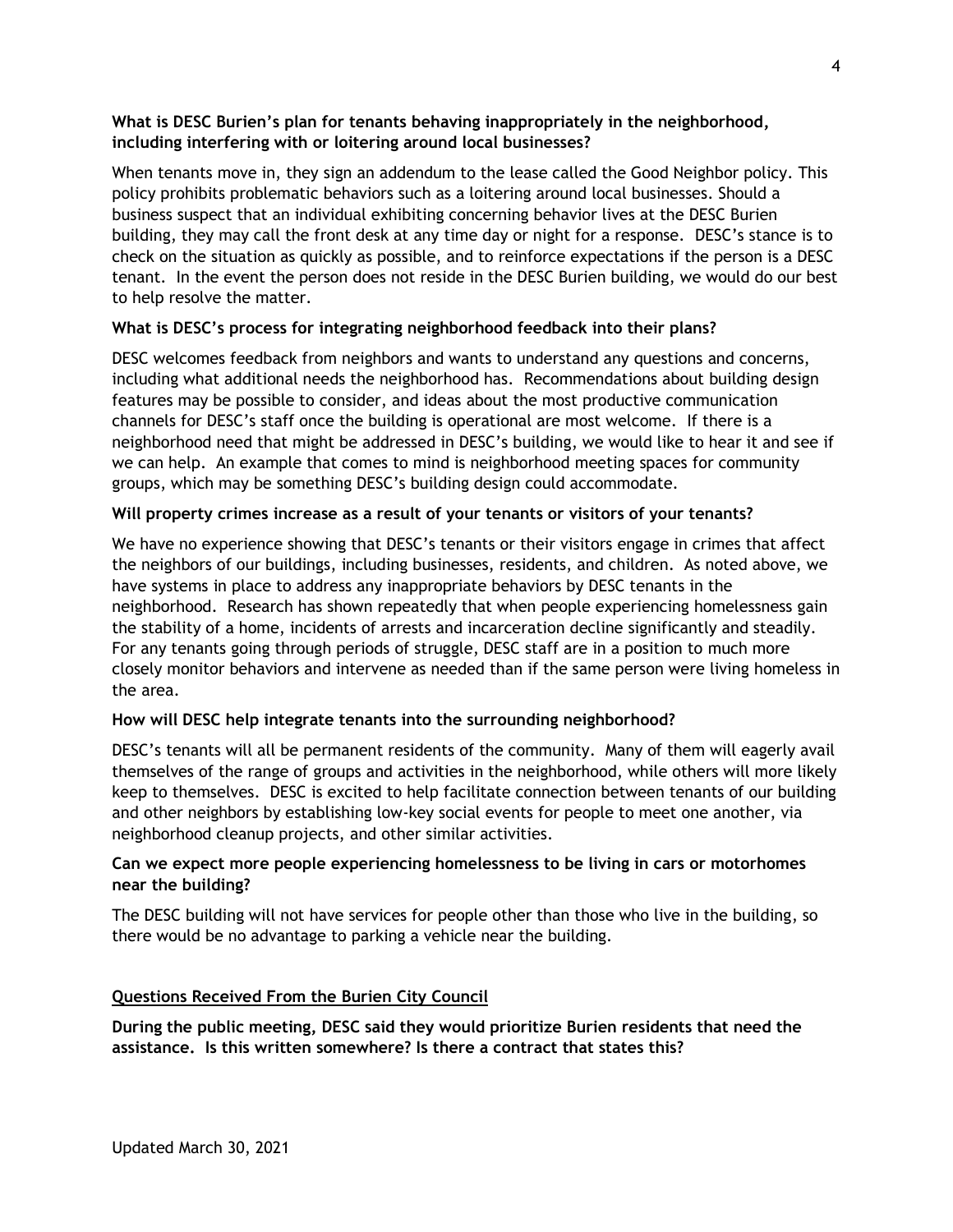King County officials have stated publicly that they intend for new supportive housing projects to serve the needs of the local area. We will work with our King County contacts to confirm whether this is documented somewhere in their policies.

## **Would the residents pay rent, or is it 100% covered by subsidies? If covered by subsidies, would that not qualify for the project as "affordable housing" but public housing?**

Tenants will pay rent based on their individual income. DESC will utilize additional resources to cover the full array of operating costs not covered by the low rents paid by the tenants. A likely revenue source would be rent subsidies attached to the apartments. A number of affordable housing projects are subsidized in this way. The term "public housing" refers to another kind of subsidized housing project that is operated by a public housing authority such as KCHA.

## **What is DESC's process of connecting residents for long-term housing for its residents?**

Permanent supportive housing is considered long-term housing. Not everyone stays forever, but the typical tenant stays for many years until another type of environment is needed such as assisted living or skilled nursing. Some people move out to other housing along the way because they desire something else and are able to be successful there. In such cases, DESC staff assist tenants with making these other arrangements.

**What was the timing of DESC's planning and decision-making regarding properties in Burien?** DESC initially became interested in Burien when learning in late 2019 about the Affordable Housing Demonstration Program legislation. We became aware that St. Vincent de Paul was potentially interested in redeveloping their property in Burien, so in early 2020 we began talking with them about how a partnership could work. Toward the middle of the year we realized that we weren't going to be able to successfully redevelop the St. Vincent site for the needs of both organizations. At that time, we engaged a real estate broker and began looking for other properties in Burien so we could use the Affordable Housing Demonstration Program.

## **Are other properties in Burien being considered or were other properties under considered?**

We selected the site on 150th because of several characteristics including great access to transit, which our tenants need. Although we wish this site had more of a residential context, we did note that some condo buildings were being constructed or had permits pending and we envisioned a more residential downtown urban setting in the future. Many other sites that we evaluated had a more residential context, such as near schools, homes and small businesses, but had very poor access to transit. In the end, we selected this property as the one with the best combination of characteristics for our needs.

# **Questions Received From the Planning Commission**

## **Are the services offered mandatory?**

DESC uses a voluntary model of services. Evidence shows that coercing participation in services is not as effective as devising services and engagement strategies that are attractive to tenants. This results in a very high service participation rates.

## **Does DESC have plans to provide a food bank?**

DESC continues to use our resources to build on what we do best: providing health and housing to King County's most vulnerable residents experiencing homelessness. While we do a lot of work helping our tenants acquire food for themselves, we do not have plans at this time to expand our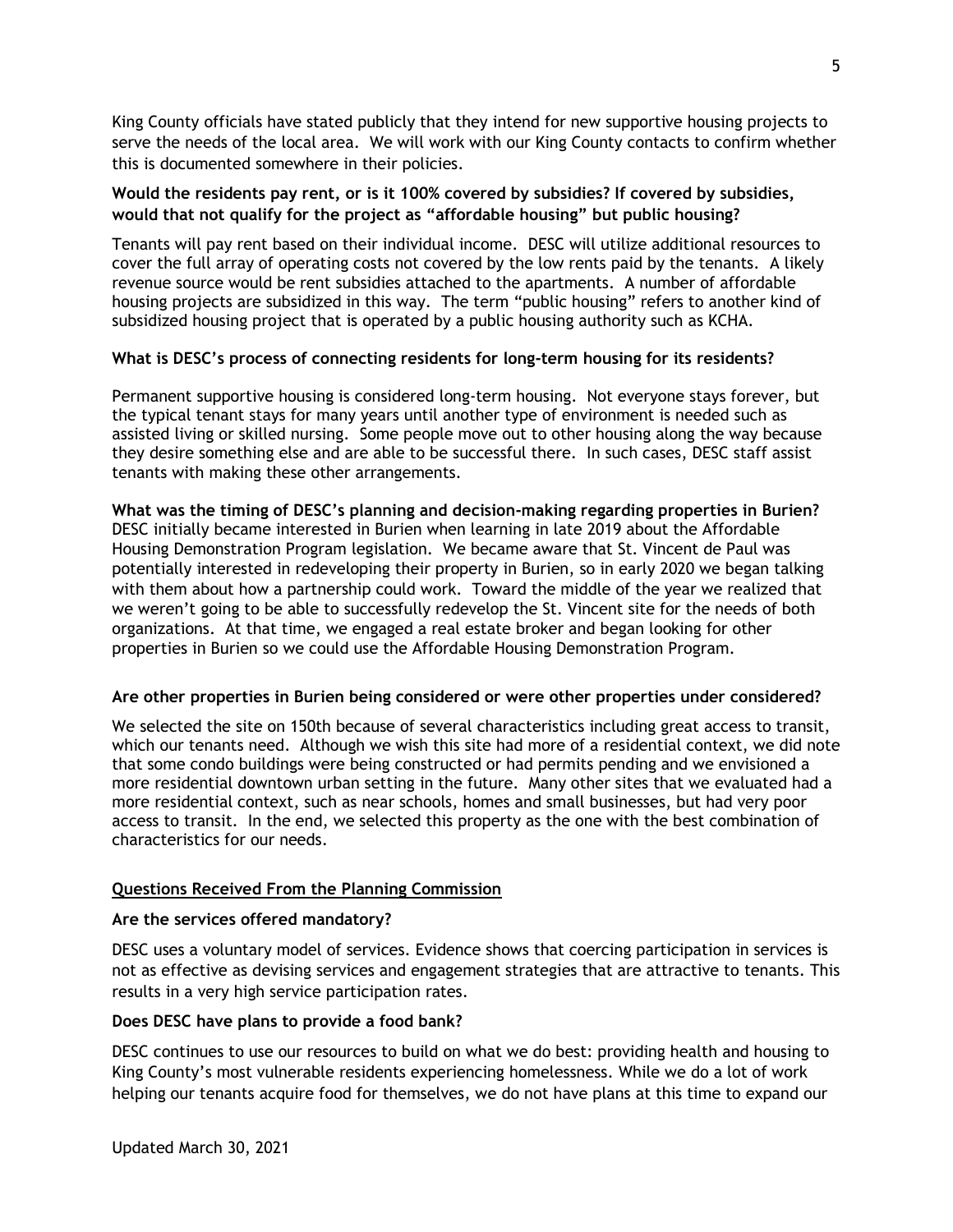services to provide a food bank for the broader community. DESC would be happy to explore ways we could partner with organizations beginning this endeavor.

# **You have indicated your commitment to housing people experiencing homelessness in Burien. What local organizations have you reached out to that may help you achieve this?**

DESC has reached out to various behavioral healthcare and social services organizations doing work in Burien including Navos, Sound Health, Catholic Community Services, the LEAD program, REACH, and Mary's Place. We have strong relationships with many of these organizations. We have been in communication with Chief Boe and expect that his team will be helpful in identifying individuals we may outreach for housing. As we get closer to opening in 2023, we will continue to make connections with local agencies that can help us fill our building with those who are unhoused in Burien.

# **What does DESC do to dispel myths about homelessness and educate communities about the work you do?**

DESC sent invitations to its February Virtual Public Meeting to addresses within 1000 feet of the DESC Burien site. We invited many local organizations and stakeholders to attend as well. Approximately 140 people attended the meeting. We continue to provide updates through our website and respond to people who submit questions or concerns. The materials we have shared with neighbors are translated into Spanish and can be found on the website. We also have several meetings and tours scheduled with members of the business community in Burien.

# **How is this project different from an Enhanced Services Facility (ESF)?**

DESC Burien Supportive Housing is very different. It is voluntary and it is rental housing with services that act as disability accommodations. Enhanced Service Facilities deploy a more institutional service model with personal care assistance and nursing services onsite. People who live at ESFs are often mandated to live there by the court system. DESC has no custodial control over individuals in its housing. All DESC Burien tenants will have the rights and responsibilities of a typical Washington State tenant.

# **Will DESC Burien Supportive Housing source labor from the local area for construction?**

DESC would be pleased to source labor from the Burien area. Sometimes our public funding contracts have compliance requirements for subcontractors that can make the process more arduous, however, DESC intends to strategize with our general contractor between now and when bids go out to develop area contacts and find ways to make those reporting requirements more accessible to local businesses.

# **Will DESC track data on how successful it is in housing individuals from Burien?**

Yes. DESC has a robust data system that tracks people we serve. We will ensure we track updated information about where people were experiencing homelessness in order to quantify our local positive impact as we open DESC Burien.

# **Will DESC prioritize people of color?**

BIPOC (Black, indigenous, and people of color) are overrepresented in the population of people experiencing homelessness. As a result, we expect that DESC Burien will house high numbers of BIPOC individuals. While many of our prioritization requirements (such as our set-aside veteran units) come from public funding sources, DESC may consider folding other prioritizations into its recruitment.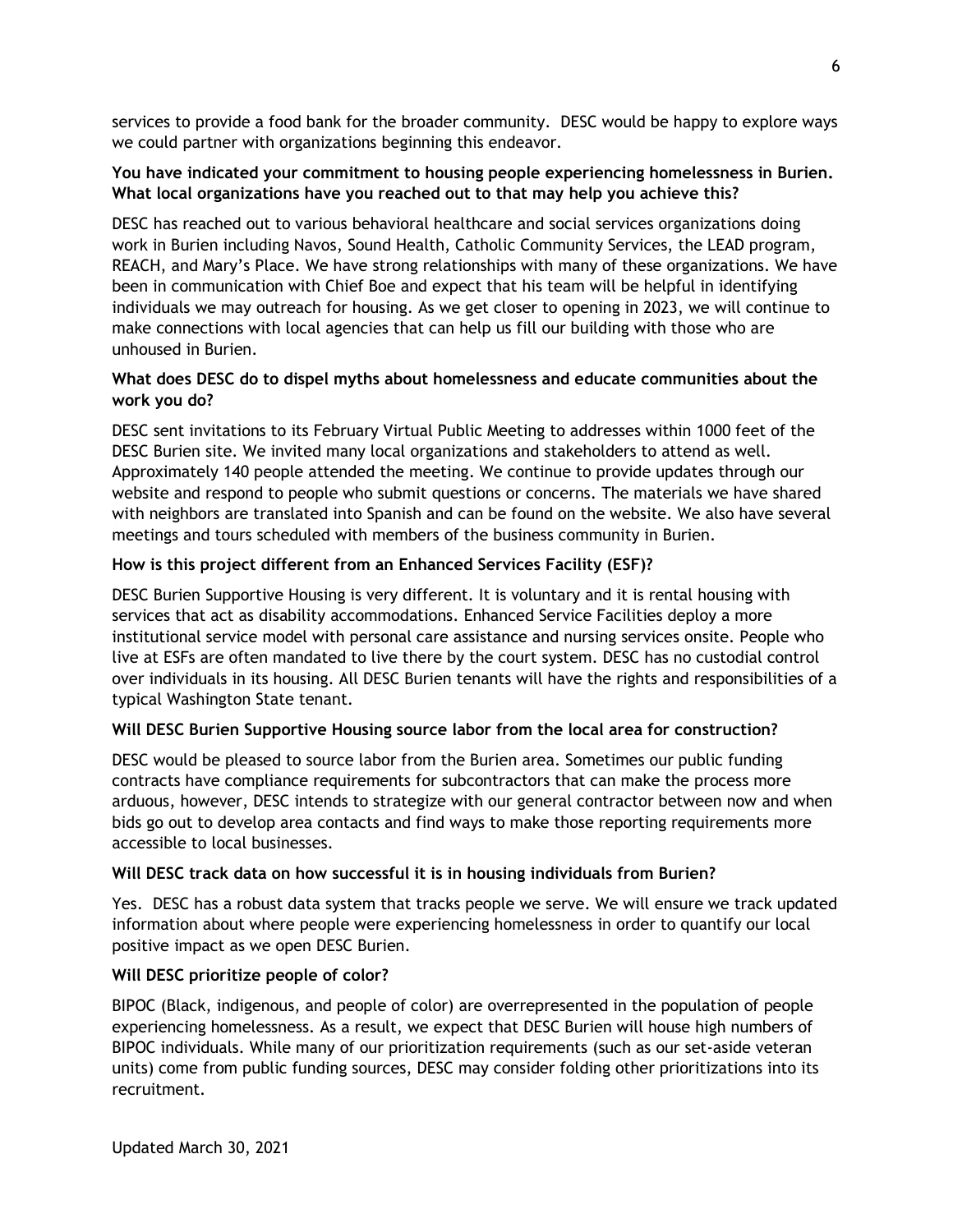## **If DESC has applicants with 30-50% AMI (area median income), do they get put on a waiting list?**

Due to the scarcity of affordable housing and the extremely low income population we serve, it is not difficult to fill the units we rent. Furthermore, our funding sources constrain us to rent to individuals with 30% or lower AMI. The people DESC Burien is intended to serve – individuals experiencing long-term homelessness who also have disabilities – often make 0-15% of the median income.

# **Will DESC be building sidewalks?**

Yes! DESC Burien will be significantly improving the site as well as adding sidewalks along both sides of the corner lot.

## **Is it hard to fill veteran units due to the 30% AMI restriction?**

Unfortunately, there is no shortage of veterans under 30% experiencing long term homelessness. We do not have difficulty filling units.

## **What's the average time tenants stay with DESC?**

For the vast majority of people, their DESC apartment is a permanent home until they pass away or need a higher level of care. The high cost of market rate housing and income levels of our tenant population make it unlikely they will move into an independent market rate housing situation.

## **Have you worked with King County Metro around the renovations for the H Line that will occur in front of DESC Burien along 150th Street?**

The DESC Burien design team has reached out to King County Metro and obtained plans for their work along 150<sup>th</sup>. Our goal is to work with their schedule as closely as possible so we can avoid a situation where DESC has to remove brand-new work done by King County and vice versa. We are excited that the H Line will be so convenient and walkable for our tenants!

# **Questions Received from Businesses During March 23rd Meeting**

## **Has DESC done any outreach to the Latino businesses around the site?**

DESC mailed flyers and letters to properties within 1000 feet of the proposed site, and followed up with efforts to reach out to our Spanish-speaking neighbors by making translated materials available on our website and supplying these materials to the Greater Church Council of Seattle which has works closely within Latinx communities in Burien.

## **What are the next steps in this process with the City Council?**

The reason this project is going before the City Council is because it is seeking to become a part of the Affordable Housing Demonstration Program. This program will allow us to work with the City to attain several zoning exceptions which will assist us in constructing a building which accommodates our population and maintains a balanced development budget. DESC was recently unanimously recommended for the Program by the Planning Committee. On April 5th, DESC Burien will be presented the City Council for consideration of acceptance into the program. City Council approval is the final step in the Affordable Housing Demonstration Program application process.

# **If the City Council doesn't approve the Affordable Housing Demonstration, would the project still go forward?**

Updated March 30, 2021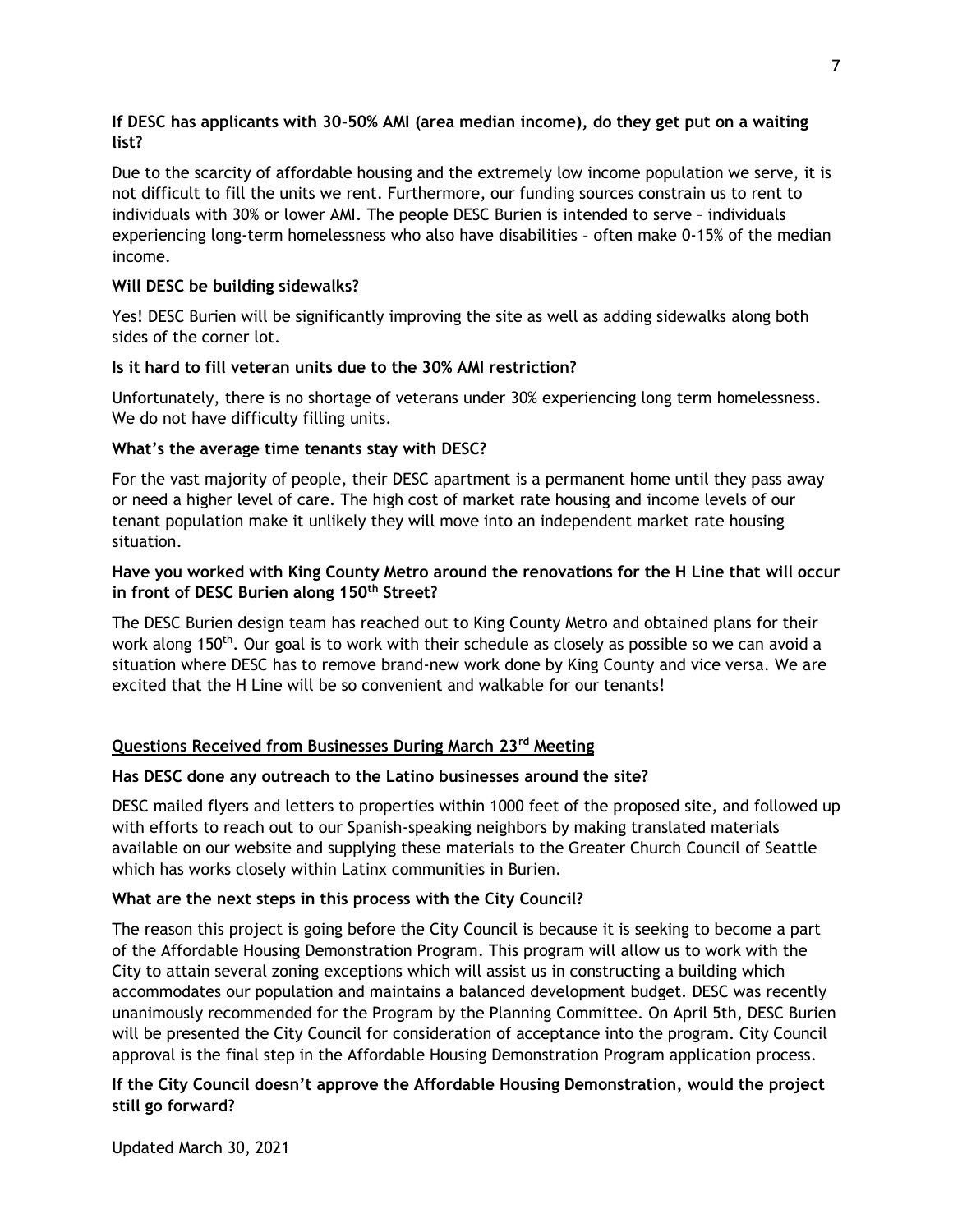Yes, DESC will work to make the site location and existing zoning requirements work for its building.

## **Is there any City of Burien funding going into the program?**

No, and we do not expect to receive any.

# **With a name like the Downtown Emergency Service Center, should neighbors expect that more people experiencing homelessness will arrive in the area expecting emergency services?**

Currently, "DESC Burien" is a placeholder we are using to distinguish this project. Further along in the development process, DESC will choose a name that will go on the sign. Like many of our other buildings (Rainier House, Evans House, Hobson Place among them), we intend that "DESC" will not be a part of the name. We are open to any suggestions for naming conventions that neighbors might have! The origin of DESC's full name comes from when DESC was created to operate an emergency shelter in downtown Seattle. The permanent housing proposed for Burien is not an emergency shelter.

# **Where are the similar facilities in King County?**

You may see other similar DESC facilities on our Supportive Housing webpage: https://www.desc.org/what-we-do/housing/

## **Are there compliance guidelines from funders that DESC Burien will follow?**

DESC Burien will be funded by capital public sources such as the Washington State Department of Commerce Housing Trust Fund, the King County Housing Finance Program, and the Low Income Housing Tax Credit program. We will also be receiving King County operating support and support services funding as well as 95 King County Housing Authority vouchers for this project. In working with these public funders, DESC Burien will be required to commit to making the building affordable for 50 years, submitting tenant eligibility paperwork each year, and undergoing annual unit inspections, to name a few.

# **Any additional funding in case if there's an increase for police or emergency services which would become a burden for Burien?**

We do not know of availability of funds of this type. However, DESC hopes to reduce the need for emergency services by simply being in the neighborhood. Individuals who are housed are less likely to utilize emergency services and less likely to create disturbances that necessitate 911 calls.

## **If someone has a history of violence, would they be vetted in or out of the system?**

DESC does not exclude individuals with criminal backgrounds from its housing programs. We find that people with long histories of homelessness may have criminal records that reflect the difficulties of life lived on the street. In many cases, past violent behavior stems from lack of connection to behavioral health resources. That said, our tenants are some of the most vulnerable individuals in the community which makes them much more likely to be a victim of violence than a perpetrator. The lease that tenants sign upon move-in clearly identifies violence as cause for lease termination.

## **What is your pet policy with the tenants?**

DESC does not allow pets but allows service and emotional support animals.

## **Are couples or married couples allowed to cohabitate?**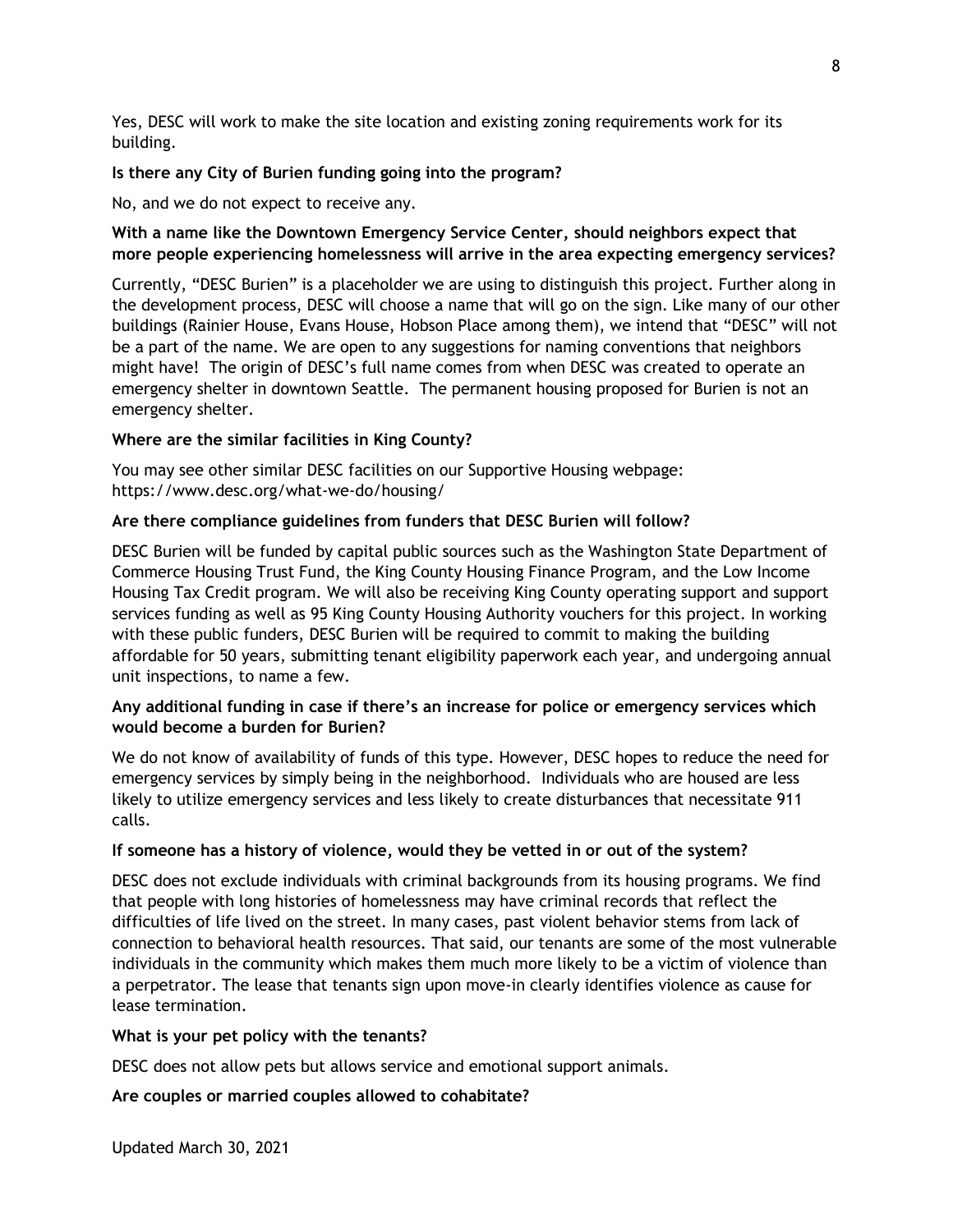Our studios are single occupancy studio apartments only.

#### **How many businesses on that property now?**

Currently there are 12 leases, 10 of which will expire by the time DESC will begin construction. DESC has engaged relocation consultant Kerry Lynch who has years of experience providing relocation assistance to businesses. DESC Burien carries a budget for relocation assistance and intends to do all we can to assist all 12 businesses in finding comparable locations and making smooth transitions.

## **How has DESC's supportive housing program evolved over the years?**

There's more of it. This model was very new in the 1990s when DESC opened its first couple housing projects. "Housing readiness" was a prevailing idea at the time which required that people experiencing homelessness meet certain expectations such as sobriety or employment in order to obtain housing. Over time, providing someone with housing and a safe and stable place to live regardless of their life circumstances became more accepted. Along the way, we engaged with external researchers to evaluate the approach and identify the elements that make it successful. Increasingly, other institutions and sectors have come to see housing as fundamental to having good health.

## **What is the eviction rate for DESC properties?**

It is very low. In 2020, DESC asked 14 people to terminate their leases out of more than 1200 served. Of those 14, DESC rehoused or resheltered all but two. DESC supportive housing really is provides permanent homes for most people and eviction is very rare.

## **Was transportation a factor in selecting the site location? How often DESC tenants use public transportation?**

DESC residents do not typically own vehicles, so finding a walkable location with nearby public transportation was very important when DESC's Property Development Team evaluated site locations. DESC tenants use public transportation very frequently. That and walking is often the only way tenants have to get around.

## **Will this location have a Safe Injection Site?**

No, DESC Burien will not run a Safe Injection Site. This will be a housing development only.

## **What is DESC's approach to substance use treatment?**

Drug use is not simply permitted in our programs. However, many DESC clients are living with substance use challenges and many struggle with this. We take an open and honest approach with our tenants about this topic. Much like substance use in the broader community, many addictions play out in private and we work to connect people to treatment. Some people have substance use issues that can impact the broader community, which leads us to treating those behaviors as lease enforcement issues.

Throughout all our work with people living with substance use issues, we use an approach called harm reduction. This is a practical approach that acknowledges risky behavior, like drug use, exists in our world. Instead of demanding risky behavior simply cease (often with little effect), harm reduction attempts to reduce the dangers associated with the risky behavior. This can take many forms, but most well-known are provision of clean needles and access to condoms.